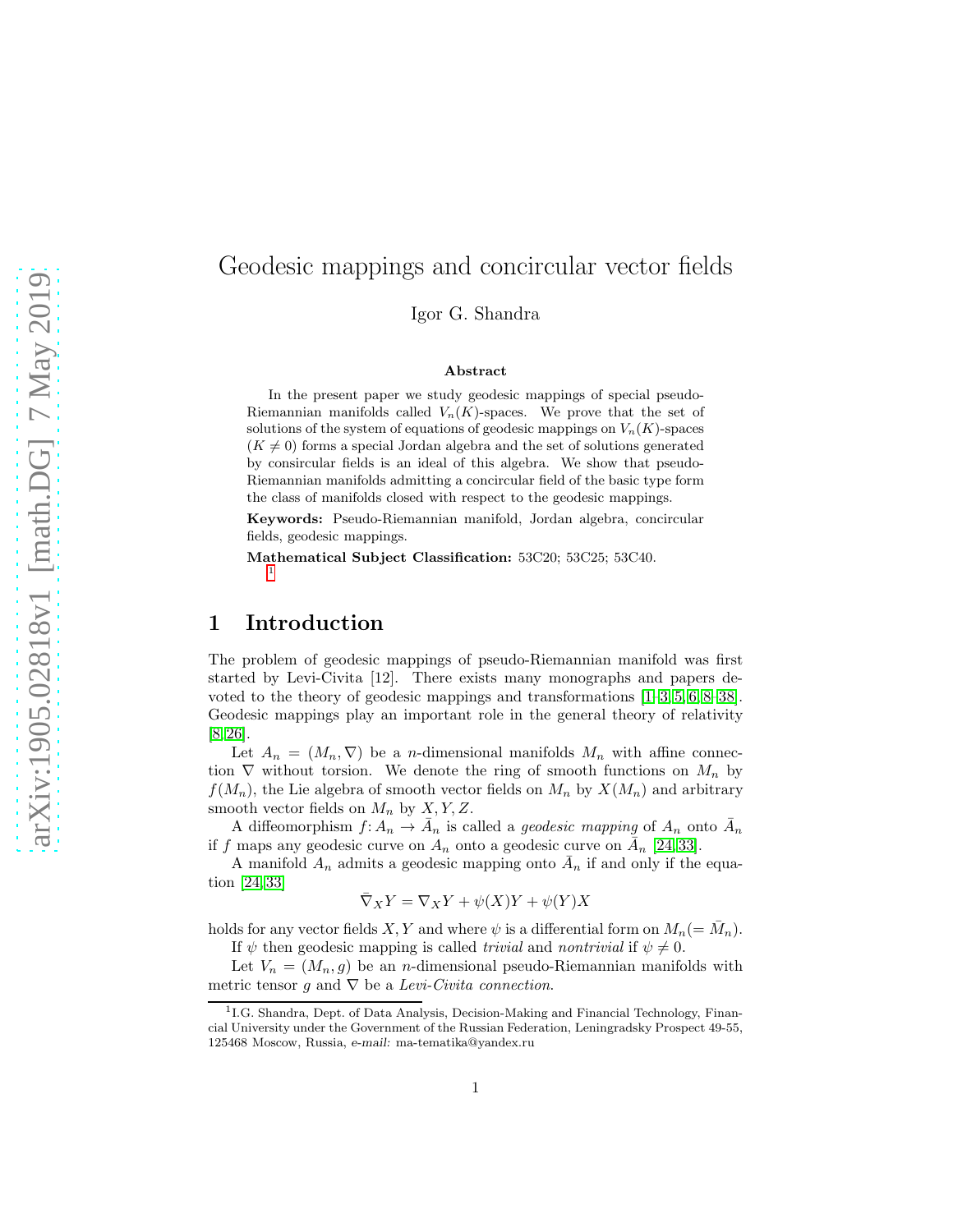A pseudo-Riemannian manifold  $V_n$  admits a geodesic mapping onto pseudo-Riemannian manifold  $\bar{V}_n$  if and only if there exists a differential form on  $V_n$  such that the *Levi-Civita equation* [\[24,](#page-11-2) [33\]](#page-11-3)

<span id="page-1-0"></span>
$$
(\nabla_Z \bar{g})(X,Y) = 2\psi(Z)\bar{g}(X,Y) + \psi(X)\bar{g}(Y,Z) + \psi(Y)\bar{g}(X,Z)
$$
(1)

holds for any vector fields  $X, Y, Z$ . Or in the coordinate form

<span id="page-1-4"></span>
$$
\bar{g}_{ij,k} = 2\psi_k \bar{g}_{ij} + \psi_i \bar{g}_{jk} + \psi_j \bar{g}_{ik},\tag{2}
$$

where  $\psi_i = \nabla_i \Psi$ ,  $\Psi$  is a scalar field. The Levi-Civita equations [\(1\)](#page-1-0) is not linear so that is not convenient for investigations. Sinyukov [\[24,](#page-11-2) [33\]](#page-11-3) proved that a pseudo-Riemannian manifold  $V_n$  admits a geodesic mapping if and only if there exist a differential form  $\lambda(X)$  and a regular symmetric bilinear form  $a(X, Y)$ on  $V_n$  such that the equation

<span id="page-1-1"></span>
$$
(\nabla_Z a)(X, Y) = \lambda(X)g(Y, Z) + \lambda(Y)g(X, Z)
$$
\n(3)

holds for any vector fields  $X, Y, Z$ . Or in the coordinate form

<span id="page-1-6"></span>
$$
a_{ij,k} = \lambda_i g_{jk} + \lambda_j g_{ik},\tag{4}
$$

where  $\lambda_i = -a_i^s \psi_s$ ,  $a_i^s = g^{st} a_{ti}$ ,  $g^{st}$  are the contravariant components of the metric g. Note that  $\lambda_i = \nabla_i \Lambda$ ,  $\Lambda$  is a scalar field.

If  $V_n$   $(n > 2)$  admits two linearly independent solutions not proportional to the metric tensor  $g$  then [\[24\]](#page-11-2)

<span id="page-1-2"></span>
$$
(\nabla_Y \lambda)(X) = K a(X, Y) + \mu g(X, Y), \tag{5}
$$

<span id="page-1-3"></span>
$$
\nabla_X \mu = 2K \lambda(X),\tag{6}
$$

where K is a constant and  $\mu$  is a scalar field on  $V_n$ . Or in the coordinate form

<span id="page-1-7"></span>
$$
\nabla_j \lambda_i = K a_{ij} + \mu g_{ij},\tag{7}
$$

<span id="page-1-8"></span>
$$
\nabla_k \mu = 2K \lambda_k. \tag{8}
$$

A pseudo-Riemannian manifold satisfying the equations [\(3\)](#page-1-1), [\(5\)](#page-1-2), [\(6\)](#page-1-3) is called a  $V_n(K)$ -space.

This spaces for Riemannian manifolds were introduced by Solodovnikov [\[34\]](#page-11-4) as  $V(K)$ -space and with another problem for pseudo-Riemannian manifolds were introduced by Mikes [\[14,](#page-10-5) [24\]](#page-11-2) as  $V_n(B)$ -space (in this case  $B = -K$ ).

A vector field  $\varphi$  on a pseudo-Riemannian manifold  $V_n$  is called a *concircular* if

<span id="page-1-5"></span>
$$
(\nabla_Y \varphi)X = \varrho \, g(X, Y),\tag{9}
$$

where  $\varrho$  is a scalar field on  $V_n$ , see Yano [\[39\]](#page-11-5).

If  $\rho \neq 0$  a concircular field belongs to the *basic type* and belongs to the *exceptional type* otherwise.

A pseudo-Riemannian manifold  $V_n$  admitting a concircular field is called an *equidistant space* [\[24,](#page-11-2) [33\]](#page-11-3). The equidistant space belongs to the basic type if it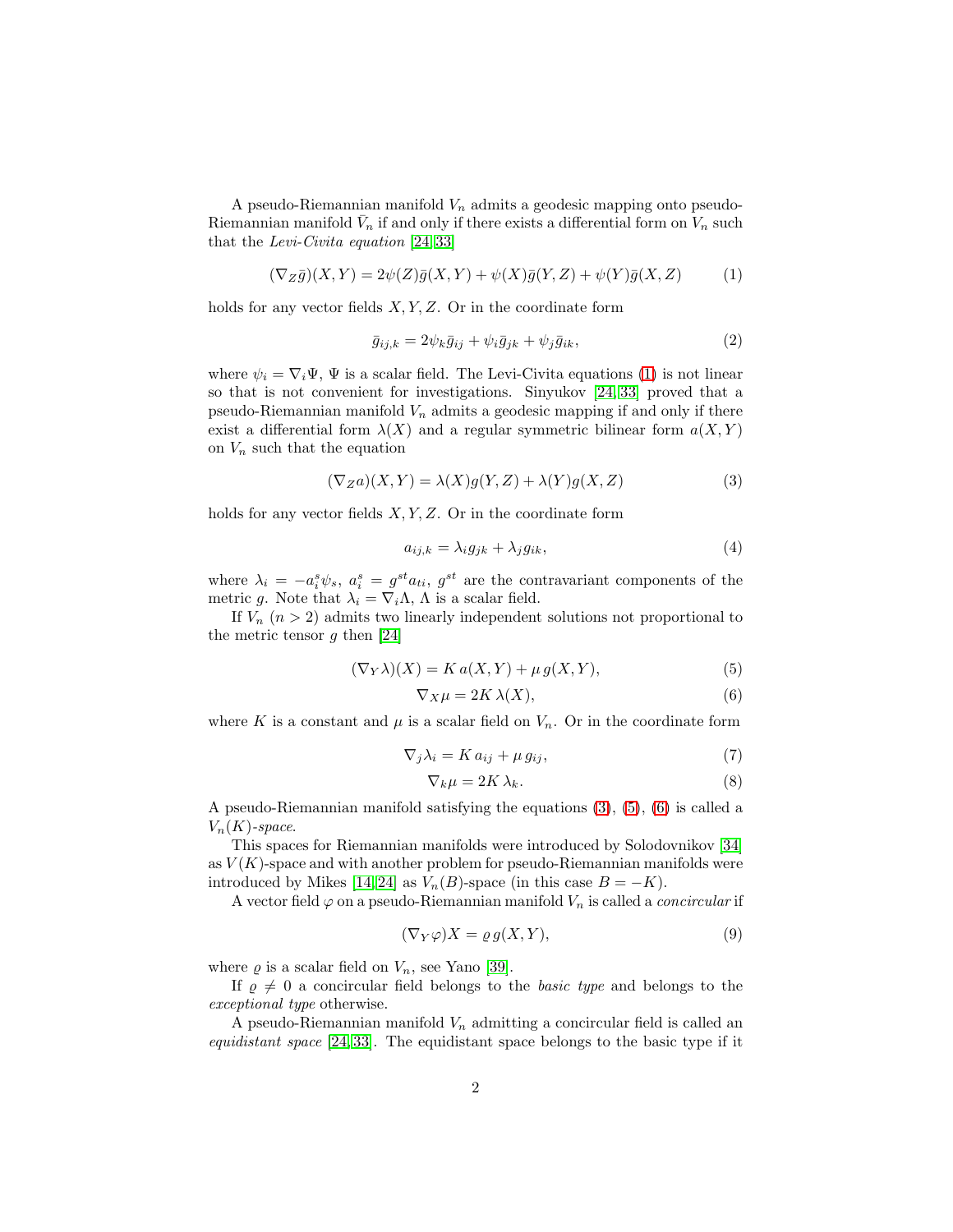admits a concircular field of the mane type and belongs to the exceptional type if it admits concircular fields only the exceptional type.

Concircular fields play an important role in the theories of conformal and geodesic mappings and transformations. They were studied by a number of geometers: Brinkmann [\[4\]](#page-10-6), Fialkow [\[7\]](#page-10-7), Yano [\[39\]](#page-11-5), Sinyukov [\[33\]](#page-11-3), Aminova [\[2\]](#page-10-8), Mikeš [\[15,](#page-10-9) [16\]](#page-10-10), Shandra [\[28–](#page-11-6)[31\]](#page-11-7), etc.

The linear space of all concircular fields on  $V_n$  denotes by Con $(V_n)$ . If  $\varphi$ ,...,  $\varphi$  is a basis in Con( $V_n$ ) then the tensor field

$$
a=\sum_{\alpha,\beta=1}^m \underset{\alpha\beta}{C}~(\overset{\alpha}{\varphi}\otimes \overset{\beta}{\varphi})
$$

is a solution of the system [\(2\)](#page-1-4), where  $C\underset{\alpha\beta}{C} (= C)$  are some constants. So  $V_n$ admits the geodesic mapping.

Pseudo-Riemannian manifolds admitting concircular fields form the class of manifolds is closed with respect to the geodesic mappings [\[24,](#page-11-2) [33\]](#page-11-3). Let pseudo-Riemannian manifold  $V_n$  admits a geodesic mapping onto pseudo-Riemannian manifold  $\bar{V}_n$  if there exists a concircular field  $\varphi$  on  $V_n$  then there exists a concircular field  $\bar{\varphi}$  on  $\bar{V}_n$  such that

<span id="page-2-3"></span>
$$
\bar{\varrho} = \exp(\Psi) \ (\varrho + g^{ij} \varphi_i \psi_j). \tag{10}
$$

A concircular field  $\varphi$  is said to be *special* if [\[24,](#page-11-2) [31\]](#page-11-7)

<span id="page-2-2"></span>
$$
Z(\varrho) = K g(Z, \varphi),\tag{11}
$$

where  $\varphi$  is a constant, and is said to be is said to be *convergent* [\[32\]](#page-11-8) if  $\rho$  is a constant. A pseudo-Riemannian manifold  $V_n$  admitting a convergent field is called a *Shirokov space*.

If there exist two linearly independent concircular field on  $V_n$  then all concircular fields on  $V_n$  are special with the same constant K, see [\[24\]](#page-11-2). A pseudo-Riemannian manifold  $V_n$  admitting a special concircular field is a  $V_n(K)$ -space. On a  $V_n(K)$ -space any concircular field is special.

# 2 Shirokov spaces and  $V_n(K)$  spaces  $(K \neq 0)$

**Lemma 1** Let pseudo-Riemannian manifold  $V_{n+1} = (M_{n+1}, G)$  admits a con*vergent fields* ϕ˜ *such that*

<span id="page-2-0"></span>a) 
$$
\|\tilde{\varphi}\| < 0
$$
 and b)  $(\tilde{\nabla}_{\tilde{Y}}\tilde{\varphi})\tilde{X} = KG(\tilde{X}, \tilde{Y}),$  (12)

*for any vector fields*  $\tilde{X}, \tilde{Y}$  *on*  $M_{n+1}$ *, where*  $K \neq 0$ *) is a constant. Then there* exists the adapted coordinate system  $(x^I) = (x^0, x^i)$  in which the components GIJ *of the metric* G *reduce to the form*

<span id="page-2-1"></span>
$$
G_{IJ} = \exp(2 \, K \, x^0) \left( \begin{array}{cc} -1 & 0 \\ 0 & \frac{g_{ij}(x^k)}{K} \end{array} \right) \tag{13}
$$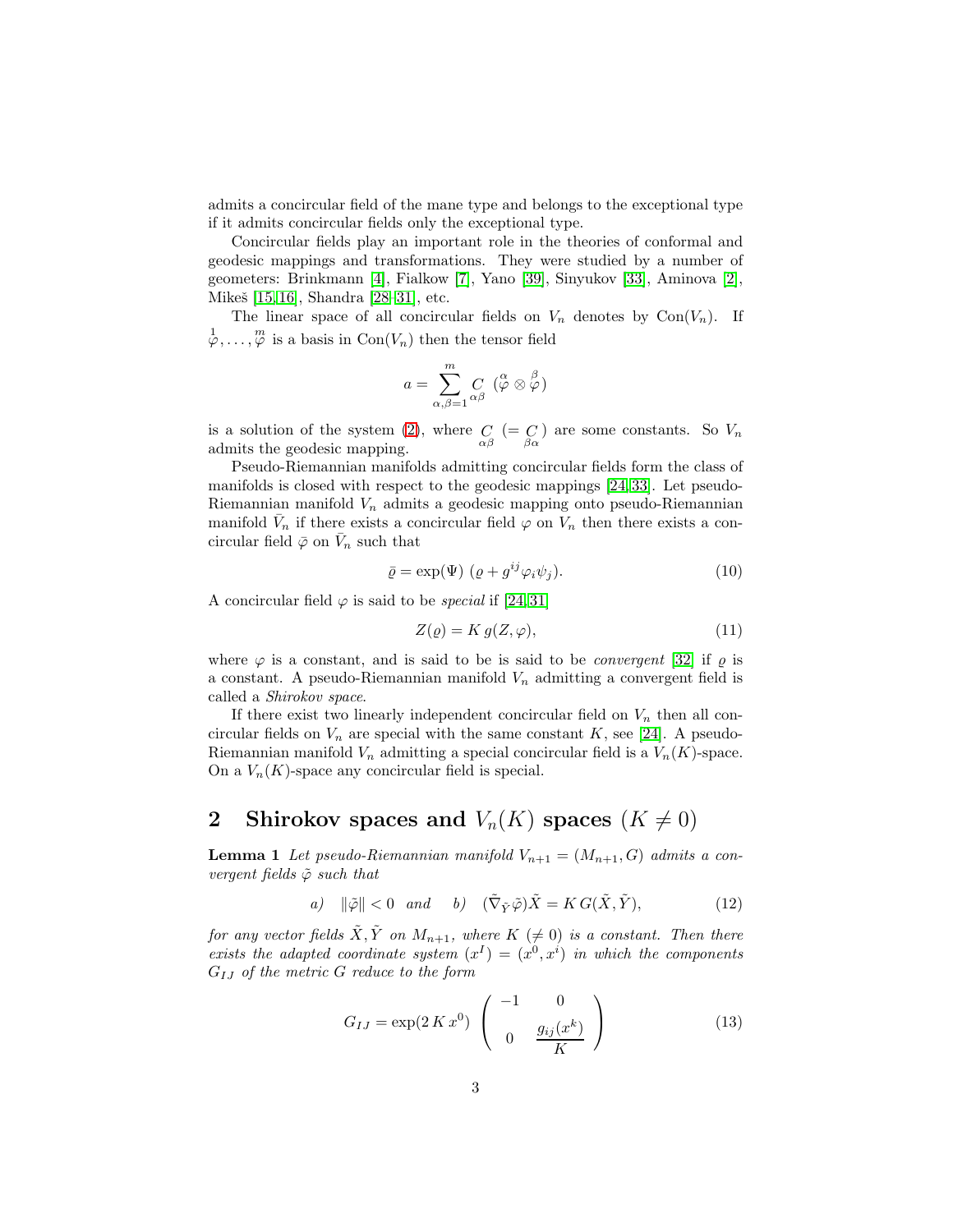where  $g_{ij}(x^k)$  is the components of the metric of some  $V_n = (M_n, g), I, J, ... =$  $1, \ldots, n + 1, i, j, \ldots = 1, \ldots, n.$ 

*Proof.* Let  $\tilde{\varphi}^I$  be the components of the vector fields  $\tilde{\varphi}$  g-conjugate with a convergent fields  $\tilde{\varphi}$  in a coordinate system  $(x^{I})$  on  $V_{n+1} = (M_{n+1}, G)$ . Then due to [\(12b](#page-2-0)) they satisfy

<span id="page-3-0"></span>
$$
\tilde{\nabla}_J \tilde{\varphi}^I = K \, \delta^I_J. \tag{14}
$$

Let D be the linear space of all vector fields on  $V_{n+1}$  which are orthogonal to  $\stackrel{*}{\varphi}$ . It easy to check that D is involutive. So if we use as a natural basis of  $X(M_{n+1})$ the basis  $\{e_I\} = \{\phi, e_i\}$ , where  $\{e_i\}$ , is the basis in D, we get the coordinate system  $(x^I) = (x^0, x^i)$  in which

<span id="page-3-4"></span>a) 
$$
\tilde{\varphi}^I = \delta_0^I;
$$
 b)  $G_{i0} = 0.$  (15)

In these coordinates the equations [\(14\)](#page-3-0) are equivalent to

<span id="page-3-1"></span>
$$
\tilde{\Gamma}_{0J}^I = K \delta_J^I,\tag{16}
$$

where  $\tilde{\Gamma}^I_{JK}$  are the components of the Levi-Civita connection of the metric G. Let us consider the conditions [\(16\)](#page-3-1). If  $I = 0, J = j$  we have

<span id="page-3-2"></span>
$$
\partial_j G_{00} = 0. \tag{17}
$$

If  $I = 0, J = 0$  we get

<span id="page-3-3"></span>
$$
\partial_j G_{00} = 2K G_{00}.\tag{18}
$$

It follows from [\(17\)](#page-3-2) and [\(18\)](#page-3-3) that  $G_{00} = C \cdot \exp(2K x^0)$ , where C is a constant. Due to [\(12a](#page-2-0)) that  $C < 0$ . We can take it such that  $C = -1$ . So

<span id="page-3-5"></span>
$$
G_{00} = -\exp(2K x^0). \tag{19}
$$

If  $I = i, J = j$  we obtain  $\partial_0 G_{ij} = 2K G_{ij}$ . So

<span id="page-3-6"></span>
$$
G_{ij} = \exp(2K x^0) \frac{g_{ij}(x^k)}{K}.
$$
 (20)

It follows from [\(15b](#page-3-4)), [\(19\)](#page-3-5), [\(20\)](#page-3-6) that in the coordinate system  $(x^I) = (x^0, x^i)$ components  $G_{IJ}$  reduces to the form [\(13\)](#page-2-1).

Conversely, if the components  $G_{IJ}$  of the metric  $G$  in the coordinate system  $(x^{I}) = (x^{0}, x^{i})$  reduce to the form [\(13\)](#page-2-1) then the components  $\tilde{\Gamma}^{I}_{JK}$  of the Levi-Civita connection reduce to the form:

<span id="page-3-7"></span>
$$
\tilde{\Gamma}_{00}^{0} = K, \quad \tilde{\Gamma}_{0j}^{0} = 0, \quad \tilde{\Gamma}_{0j}^{i} = \delta_{j}^{i}, \quad \tilde{\Gamma}_{ij}^{0} = g_{ij}, \quad \tilde{\Gamma}_{ij}^{k} = \Gamma_{ij}^{k}, \tag{21}
$$

where  $\Gamma_{ij}^k$  are the components of the Levi-Civita connection of the metric g. Using direct calculations it easy to verify that vector field with components  $\tilde{\varphi}_0^I = \delta_0^I$  by virtue [\(21\)](#page-3-7) satisfies the conditions [\(12a](#page-2-0)), [\(14\)](#page-3-0).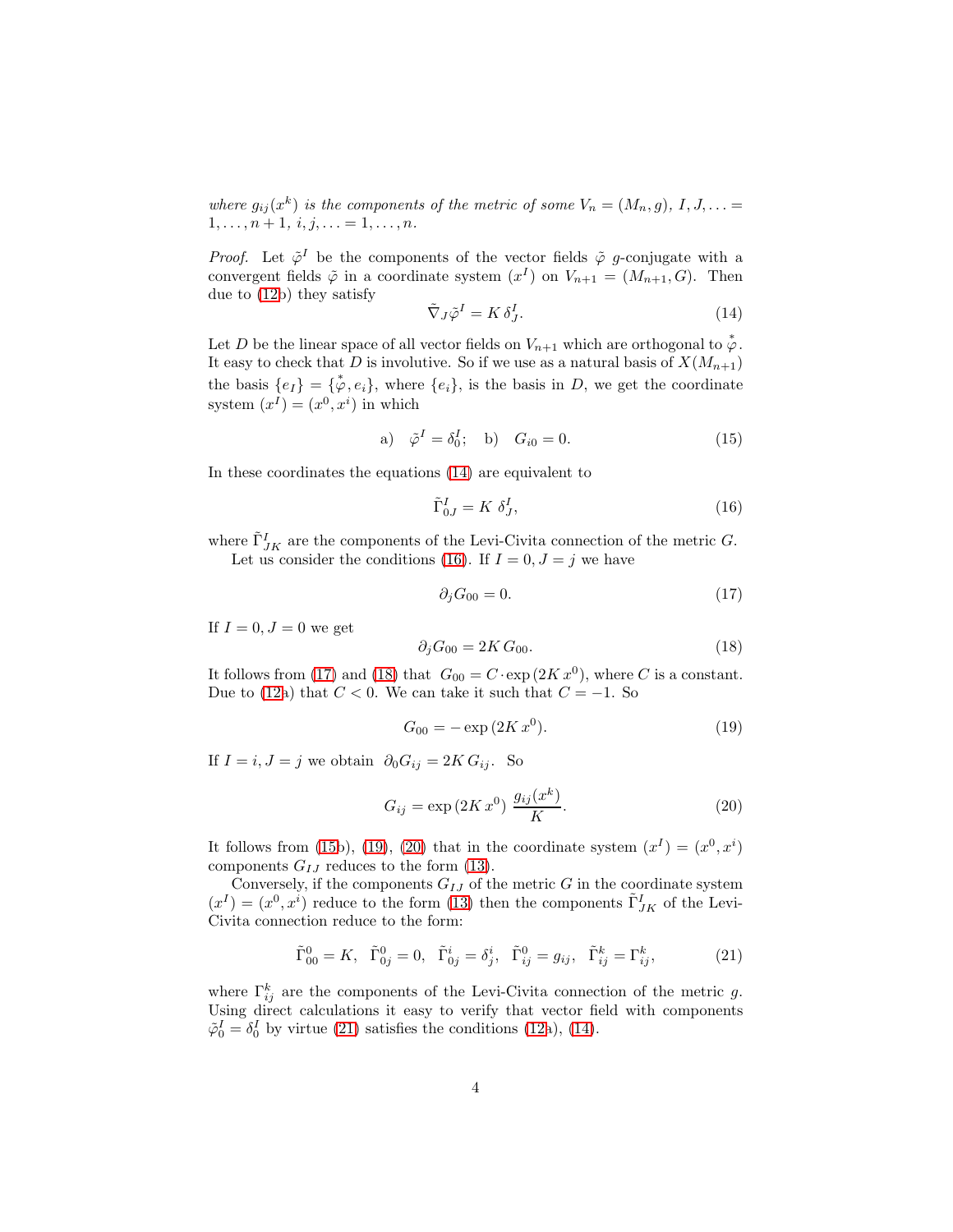**Remark 1** The components  $G^{IJ}$  of the inverse metric G in the adapted coordinate system  $(x^{I}) = (x^{0}, x^{i})$  reduce to the form

<span id="page-4-7"></span>
$$
G^{IJ} = \exp(-2 \, K \, x^0) \begin{pmatrix} -1 & 0 \\ 0 & K \, g^{ij}(x^k) \end{pmatrix} \tag{22}
$$

<span id="page-4-6"></span>**Lemma 2** The pseudo-Riemannian manifold  $V_{n+1} = (M_{n+1}, G)$  with the met*ric defined by the conditions* [\(13\)](#page-2-1) *admits an absolutely parallel convector field*  $\tilde{\varphi}$ *if and only if its components in the adapted coordinate system*  $(x^I) = (x^0, x^i)$ *reduce to the form*

<span id="page-4-5"></span>
$$
\tilde{\varphi}_I = \exp(Kx^0) \left( \varrho(x^k), \varphi_i(x^k) \right), \tag{23}
$$

where  $\varrho(x^k)$  and  $\varphi_i(x^k)$  satisfy the following equations on  $V_n = (M_n, g)$ :

<span id="page-4-3"></span>
$$
\nabla_j \varphi_i = \varrho \, g_{ij},\tag{24}
$$

<span id="page-4-4"></span>
$$
\nabla_j \varrho = K \varphi_j. \tag{25}
$$

*Proof.* Let  $\tilde{\varphi}_I$  be the components of an absolutely parallel covector field  $\tilde{\varphi}$  in the adapted coordinate system  $(x^I) = (x^0, x^i)$  on  $V_{n+1} = (M_{n+1}, G)$ . So

<span id="page-4-0"></span>
$$
\tilde{\nabla}_J \tilde{\varphi}_I = 0 \tag{26}
$$

If  $I = 0, J = 0$  we get from [\(26\)](#page-4-0) by virtue [\(21\)](#page-3-7)

$$
\partial_0 \tilde{\varphi}_0 - K \tilde{\varphi}_0 = 0.
$$
  

$$
\tilde{\varphi}_0 = \exp(Kx^0) \varrho(x^k).
$$
 (27)

Thus

If 
$$
I = i, J = 0
$$
:

Hence,

<span id="page-4-2"></span>
$$
\tilde{\varphi}_i = \exp(Kx^0)\,\tilde{\varphi}_i(x^k). \tag{28}
$$

If  $I = 0, J = j$ :

 $\partial_j\tilde{\varphi}_0 - K \tilde{\varphi}_j = 0.$ 

<span id="page-4-1"></span> $\partial_0 \tilde{\varphi}_i - K \tilde{\varphi}_i = 0.$ 

Due to  $(27)$ ,  $(28)$  we have

$$
\nabla_j \varrho = K \varphi_j
$$

If 
$$
I = i, J = j
$$
:

$$
\partial_j \tilde{\varphi}_i - g_{ij} \tilde{\varphi}_0 - \Gamma^a_{ij} \tilde{\varphi}_a = 0.
$$

Thus,

$$
\nabla_j \varphi_i = \varrho \, g_{ij}.
$$

Conversely, using direct calculations it easy to check that if the covector field  $\tilde{\varphi}$  has components  $\tilde{\varphi}_i = \exp(Kx^0) \left( \varrho(x^k), \varphi_i(x^k) \right)$  in the adapted coordinate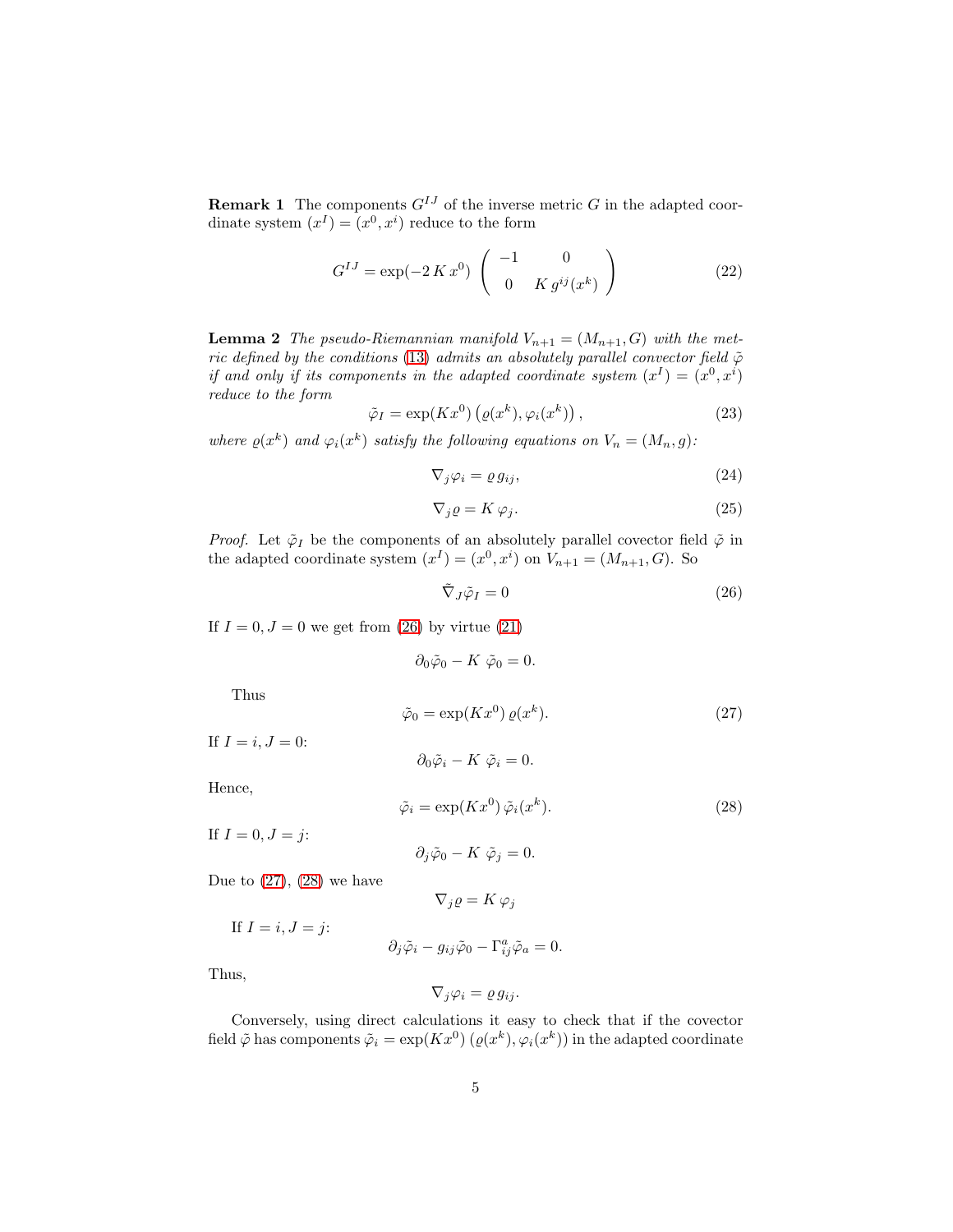system  $(x^{I}) = (x^{0}, x^{i})$  on  $V_{n+1} = (M_{n+1}, G)$  with metric [\(13\)](#page-2-1), where and satisfy the equations  $(24)$ ,  $(25)$  on, then due to  $(21)$  is absolutely parallel.

**Remark 2** The equations  $(24)$ ,  $(25)$  are the coordinate forms of the equations [\(9\)](#page-1-5), [\(11\)](#page-2-2) defining a special concircular field. So the conditions [\(23\)](#page-4-5) establish a one-to-one correspondence between absolutely parallel covector fields on the Shirokov space  $V_{n+1} = (M_{n+1}, G)$  and special concircular fields on the  $V_n(K)$ space  $K \neq 0$ .

In a similar way, it is possible to prove the following statement.

**Lemma 3** *The pseudo-Riemannian manifold*  $V_{n+1} = (M_{n+1}, G)$  *with the metric defined by the conditions* [\(13\)](#page-2-1) *admits an absolutely parallel symmetric bilinear form*  $\tilde{a}$  *if and only if its components in the adapted coordinate system*  $(x^{I}) = (x^{0}, x^{i})$  *reduce to the form* 

<span id="page-5-0"></span>
$$
\tilde{a}_{IJ} = \exp(2 \, K \, x^0) \left( \begin{array}{cc} \mu(x^k) & \lambda_i(x^k) \\ \lambda_j(x^k) & a_{ij}(x^k) \end{array} \right) \tag{29}
$$

where  $a_{ij}(x^k)$ ,  $\lambda_i(x^k)$ , and  $\mu(x^k)$  satisfy the equations [\(4\)](#page-1-6), [\(7\)](#page-1-7), [\(8\)](#page-1-8) on  $V_n =$  $(M_n, g)$ .

**Remark 3** The equations [\(4\)](#page-1-6), [\(7\)](#page-1-7), [\(8\)](#page-1-8) define a  $V_n(K)$ -space. So the conditions [\(29\)](#page-5-0) establish a one-to-one correspondence between absolutely parallel symmetric bilinear forms on the Shirokov space  $V_{n+1} = (M_{n+1}, G)$  and solutions of the system [\(4\)](#page-1-6), [\(7\)](#page-1-7), [\(8\)](#page-1-8) defining geodesic mappings of the  $V_n(K)$ -space  $(K \neq 0)$ .

**Remark 4** The set of absolutely parallel symmetric bilinear forms on  $V_n$  =  $(M_n, g)$  is special Jordan algebra  $J_0$  with the operation of multiplication  $\overline{A}^* A =$  ${1 \atop 4}$ ; A, where A is the linear operator g-conjugate with a bilinear form a, defined by  $g(AX, Y) = a(X, Y)$ , and  $\{A; A\}$  is a Jordan brackets 1 2

<span id="page-5-1"></span>
$$
\{A; \stackrel{1}{A}\} = \frac{1}{2} \left( \stackrel{1}{A} \stackrel{2}{A} + \stackrel{2}{A} \stackrel{1}{A} \right). \tag{30}
$$

The condition [\(30\)](#page-5-1) can be rewritten in the vector form as

<span id="page-5-3"></span>
$$
2\left\{a; \frac{2}{a}\right\}(X,Y) = a\left(\stackrel{2}{A}X,Y\right) + a\left(\stackrel{2}{A}Y,X\right). \tag{31}
$$

Or in the coordinate form

<span id="page-5-2"></span>
$$
2\left\{\stackrel{1}{a},\stackrel{2}{a}\right\}_{ij} = g^{ab}\stackrel{1}{a}\left(\stackrel{1}{a}_{ai}\stackrel{2}{a}_{bj} + \stackrel{1}{a}_{aj}\stackrel{2}{a}_{bi}\right). \tag{32}
$$

This statement follows from the Lemma [2.](#page-4-6)

**Theorem 1** *The set of solutions of the system* [\(4\)](#page-1-6), [\(7\)](#page-1-7), [\(8\)](#page-1-8) *on a*  $V_n(K)$ -space  $(K \neq 0)$  *forms a special Jordan algebra J with the operation of multiplication*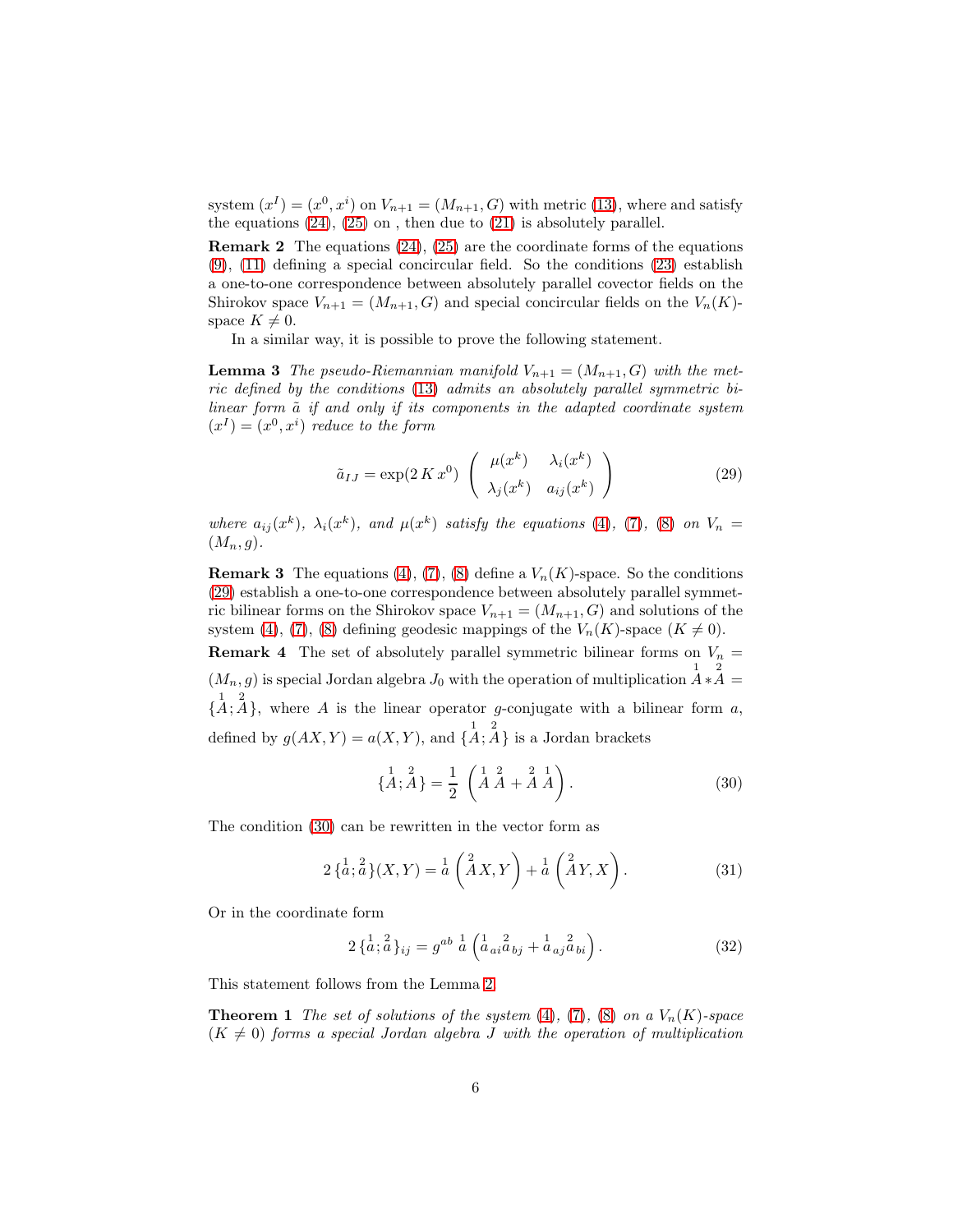<span id="page-6-1"></span>
$$
\left\{ (\overset{1}{a}, \overset{1}{\lambda}, \overset{1}{\mu}); (\overset{2}{a}, \overset{2}{\lambda}, \overset{2}{\mu}) = (\overset{3}{a}, \overset{3}{\lambda}, \overset{3}{\mu}) \right\}, \text{ where}
$$
\n
$$
2 \overset{3}{a}(X, Y) = K \left( \overset{1}{a} (\overset{2}{A} X, Y) + \overset{1}{a} (\overset{2}{A} Y, X) \right) - \left( \overset{1}{\lambda} \otimes \overset{2}{\lambda} + \overset{2}{\lambda} \otimes \overset{1}{\lambda} \right) (X, Y), \quad (33)
$$

<span id="page-6-2"></span>
$$
2\stackrel{3}{\lambda}(X) = K\left(\stackrel{1}{\lambda}(\stackrel{2}{A}X) + \stackrel{2}{\lambda}(\stackrel{1}{A}X)\right) - \left(\stackrel{1}{\mu}\stackrel{2}{\lambda}(X) + \stackrel{2}{\mu}\stackrel{1}{\lambda}(X)\right),\tag{34}
$$

<span id="page-6-3"></span>
$$
\stackrel{3}{\mu} = K g^{-1} \left( \stackrel{1}{\lambda} \stackrel{2}{\lambda} \right) - \stackrel{1}{\mu} \stackrel{2}{\mu}.
$$
 (35)

*The algebra*  $J$  *is isomorphic to the special Jordan algebra*  $J_0$  *of absolutely parallel symmetric bilinear forms on the Shirokov space*  $V_{n+1} = (M_{n+1}, G)$  with the *metric* [\(13\)](#page-2-1)*.*

Proof of the theorem immediately follows from the Lemma [2](#page-4-6) and [\(22\)](#page-4-7), [\(29\)](#page-5-0), [\(32\)](#page-5-2).

**Remark 5** Due to [\(31\)](#page-5-3) the unit of the algebra  $J_0$  is G so the unit of the algebra *J* is  $\left(\frac{g}{K}, 0, -1\right)$ .

**Remark 6** If there exists a convergent fields  $\tilde{\varphi}$  on  $V_{n+1} = (M_{n+1}, G)$  such that  $\|\tilde{\varphi}\| > 0$ . Then there exists the adapted coordinate system  $(x^I) = (x^0, x^i)$  in which the components  $G_{IJ}$  of the metric G reduce to the form

$$
G_{IJ} = \exp(2 \, K \, x^0) \left( \begin{array}{cc} 1 & 0 \\ 0 & \frac{-g_{ij}(x^k)}{K} \end{array} \right),
$$

where  $g_{ij}(x^k)$  is the components of the metric of some  $V_n = (M_n, g)$ . Using this metric and [\(31\)](#page-5-3) we can define new operation of multiplication  $\{\cdot,\cdot\}_2$ . It is obvious that  $\{A; A\} = -\{A; A\}_2$ .

**Corollary 1** Let  $V_n = (M_n, g)$  be a  $V_n(K)$ -space  $(K \neq 0)$  then there exists the *solution*  $(a, \lambda, \mu)$  *of the system* [\(4\)](#page-1-6)*,* [\(7\)](#page-1-7)*,* [\(8\)](#page-1-8) *satisfying the following conditions:* 

<span id="page-6-4"></span>
$$
K a(AX, Y) - (\lambda \otimes \lambda)(X, Y) = \frac{e g(X, Y)}{K},
$$
\n(36)

<span id="page-6-5"></span>
$$
K \lambda(AX) - \mu \lambda(X) = 0,\t\t(37)
$$

<span id="page-6-6"></span>
$$
K g^{-1}(\lambda, \lambda) - \mu^2 = -e,\tag{38}
$$

*where*  $e$  *takes values*  $\pm 1, 0$ *.* 

*Proof.* Let b be an absolutely parallel symmetric bilinear form on the Shirokov space  $V_{n+1} = (M_{n+1}, G)$  with the metric [\(13\)](#page-2-1). Then as it has shown in [\[11\]](#page-10-11) there exists the absolutely parallel symmetric bilinear form  $\tilde{a}$  on  $V_{n+1} = (M_{n+1}, G)$ such that  $\tilde{A}^2 = e$  or in the equivalent form

<span id="page-6-0"></span>
$$
\tilde{a}(\tilde{A}\tilde{X}, \tilde{Y}) = e G(\tilde{X}, \tilde{Y}).
$$
\n(39)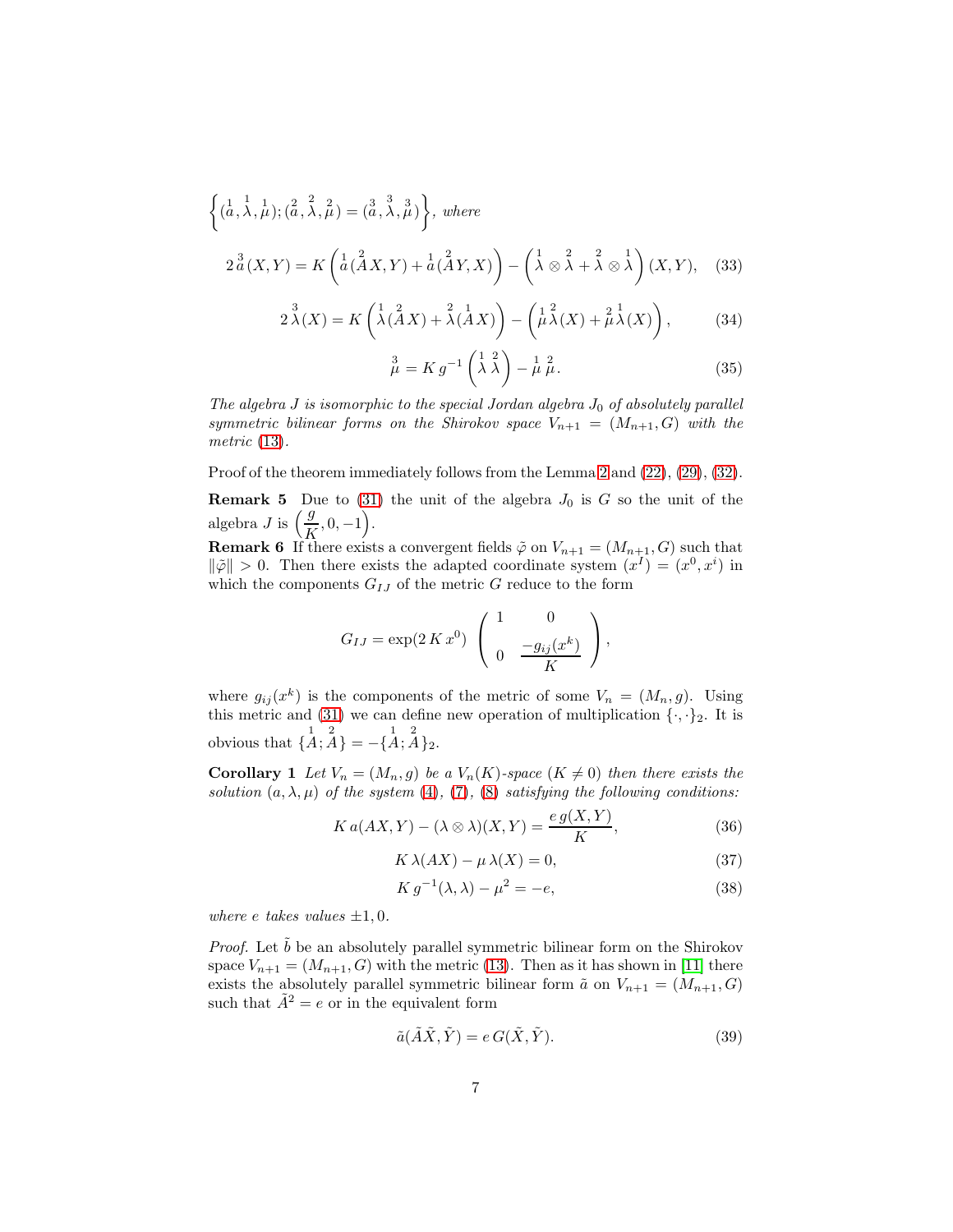The equation [\(39\)](#page-6-0) means that  $\{\tilde{a}, \tilde{a}\} = e G$ . Hence if  $(a, \lambda, \mu)$  is the correspond-ing solution of the system [\(4\)](#page-1-6), [\(7\)](#page-1-7), [\(8\)](#page-1-8) on the  $V_n(K)$ -space  $(K \neq 0)$  then taking into account [\(33\)](#page-6-1), [\(34\)](#page-6-2), [\(35\)](#page-6-3) we get [\(36\)](#page-6-4), [\(37\)](#page-6-5), [\(38\)](#page-6-6).

As mentioned above concircular fields generate a solution of the equation [\(2\)](#page-1-4). Denote this set of solutions by  $J_c$ .

### **Theorem 2**  $J_c$  *is an ideal of*  $J$ *.*

*Proof.* To prove that  $J_c$  is an ideal of J on  $V_n = (M_n, g)$  is equivalent to prove that  $J_{0c}$  is an ideal of  $J_0$  on  $V_{n+1} = (M_{n+1}, G)$ , where  $J_{0c}$  is the set of absolutely parallel symmetric bilinear forms generated by absolutely parallel convector fields.

Let  $\varphi, \ldots, \varphi$  be a basis of the linear space Conv $(V_{n+1})$  of absolutely parallel convector fields on  $V_{n+1} = (M_{n+1}, G)$ . Then any absolutely parallel symmetric bilinear forms generated by absolutely parallel convector fields has the components

$$
\tilde{b}_{IJ} = \sum_{\alpha,\beta=1}^m C_{\alpha\beta}^{\alpha} (\overset{\alpha}{\varphi}_I \overset{\beta}{\varphi}_J),
$$

where  $C\atop{\alpha\beta}$  (= C) are some constants. Let  $\tilde{a}_{IJ}$  be the components of arbitrary absolutely parallel symmetric bilinear form  $\tilde{a}$ . We should prove that  $\{\tilde{a}, \tilde{b}\} \in J_{0c}$ . We have

<span id="page-7-0"></span>
$$
2\{\tilde{a},\tilde{b}\} = G^{DT} \sum_{\alpha,\beta=1}^{m} C \left(\overset{\alpha}{\varphi} \, I \overset{\beta}{\varphi} \, D \tilde{a}_{TJ} + \overset{\alpha}{\varphi} \, J \overset{\beta}{\varphi} \, D \tilde{a}_{TI}\right) = \sum_{\alpha,\beta=1}^{m} C \left(\overset{\alpha}{\varphi} \, I \overset{\beta}{\Phi} \, J + \overset{\alpha}{\varphi} \, J \overset{\beta}{\Phi} \, I\right), \tag{40}
$$

where  $\stackrel{\beta}{\Phi}_I = \stackrel{\beta}{\varphi}_D \tilde{a}_{TI} G^{DT}$  is an absolutely parallel convector field. Therefore,

<span id="page-7-1"></span>
$$
\stackrel{\beta}{\Phi}_I = \sum_{\gamma=1}^m F_{\gamma}^{\beta} \stackrel{\gamma}{\varphi}_I \tag{41}
$$

where  $F_{\gamma}^{\beta}$  are some constants. It follows from [\(40\)](#page-7-0), [\(41\)](#page-7-1) that

$$
2\,\{\tilde{a},\tilde{b}\}_{IJ} = \sum_{\alpha,\beta,\gamma=1}^{m} \left( F_{\beta}^{\gamma} C_{\alpha\gamma} + F_{\alpha}^{\gamma} C_{\beta\gamma} \right) \stackrel{\alpha}{\varphi}{}_{I}^{\beta} \varphi_{J}.
$$

Thus,  $\{\tilde{a}, \tilde{b}\} \in J_{0c}$ .

# 3  $V_n(0)$ -spaces

Let  $(M_n, g)$  be a  $V_n(0)$ -space then there exists a solution of the system

<span id="page-7-3"></span>
$$
\nabla_k a_{ij} = \lambda_i g_{jk} + \lambda_j g_{ik},\tag{42}
$$

<span id="page-7-4"></span><span id="page-7-2"></span>
$$
\nabla_k \lambda_i = \mu \, g_{ik},\tag{43}
$$

where  $\mu$  is a constant, and  $\lambda_i = \nabla_i \Lambda$ . Thus, a  $V_n(0)$ -space is a Shirokov space.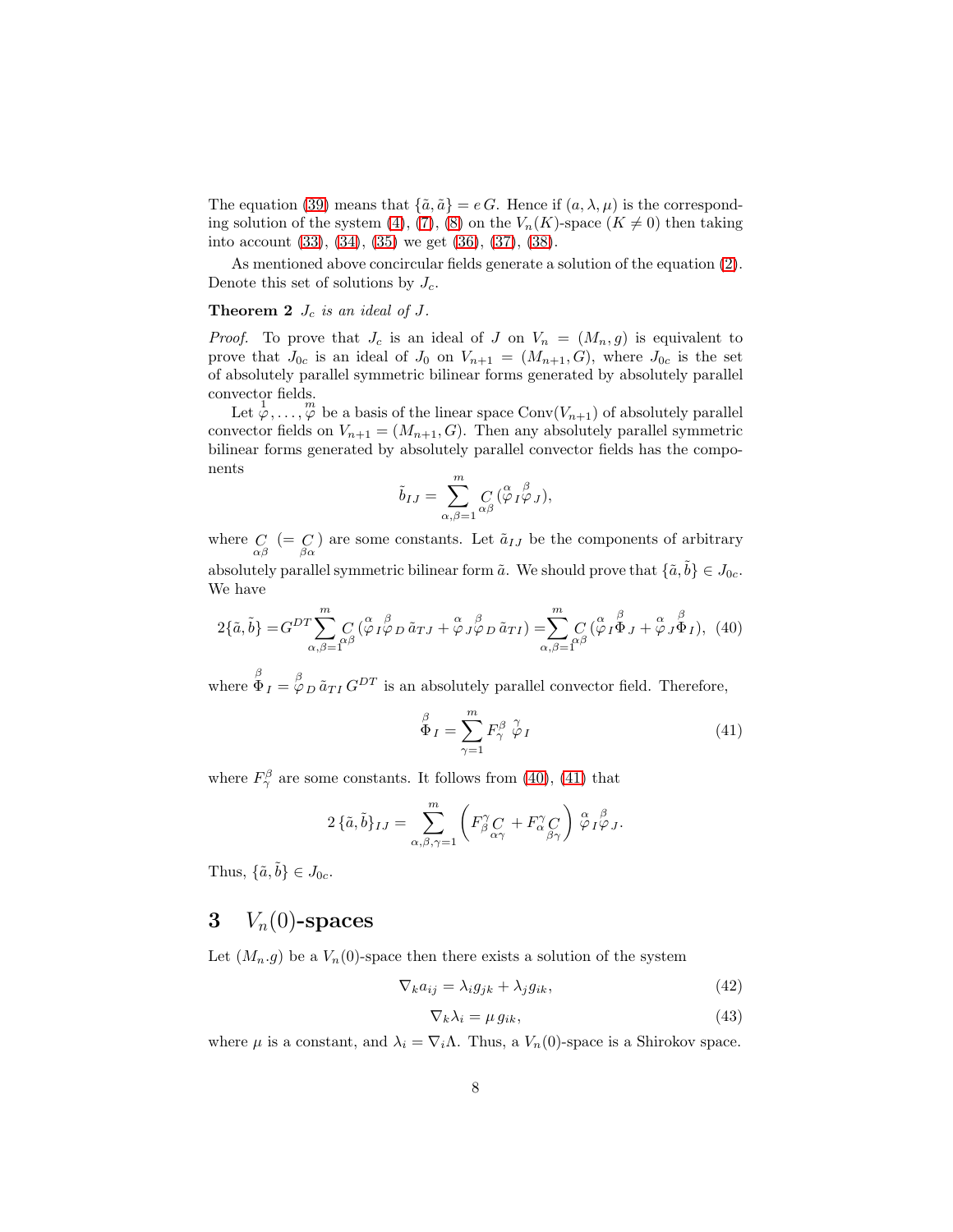**Lemma 4** If the  $V_n(0)$ -space does not admit any convergent fields of the basic *type and*  $\varphi$  *is an absolutely parallel convector field on it. Then there exists the sequence of absolutely parallel covector fields*  $\left\{ \begin{array}{c} \alpha \\ \varphi \end{array} \right\}$  ( $\alpha \in \mathbb{N}$ ) *such that* 

<span id="page-8-3"></span>a) 
$$
\overset{\alpha+1}{\varphi}(X) = \overset{\alpha}{\varphi}(AX) - \overset{\alpha}{f}\lambda(X), \quad b) \overset{\alpha}{\varphi}(\lambda^*) = 0, \quad \forall \alpha \in \mathbb{N}, \quad (44)
$$

where  $\phi = \varphi$ ,  $d\hat{f} = \overset{\alpha}{\varphi}$ ,  $\lambda^*$  is the vector field g-conjugate with  $\lambda$ .

*Proof.* Taking into account that the  $V_n(0)$  does not admit any convergent fields of the basic type we obtain from [\(43\)](#page-7-2) that

<span id="page-8-1"></span>
$$
\nabla_k \lambda_i = 0. \tag{45}
$$

Let  $\varphi_i$  be the components of an absolutely parallel convector field  $\varphi$  on a  $V_n(0)$ . Denote  $\varphi = \varphi$ . Consider the covector field

<span id="page-8-0"></span>
$$
\stackrel{2}{\varphi}_i = a_i^t \stackrel{1}{\varphi} - \stackrel{1}{f} \lambda_i \tag{46}
$$

where  $a_i^t$  are components of the linear operator  $A(a_i^j = g^{jl} a_{il})$ . It follows from [\(46\)](#page-8-0) due to [\(42\)](#page-7-3), [\(45\)](#page-8-1)

<span id="page-8-2"></span>
$$
\nabla_k \varphi_i = \varphi_t \lambda^t g_{ik},\tag{47}
$$

where  $\lambda^t = g^{ti}\lambda_i$ . According to our assumption it follows from [\(47\)](#page-8-2) that

$$
\varphi_t \lambda^t = 0
$$
 and  $\nabla_k \varphi_i = 0$ .

Applying now similar argumentation to the covector  $\hat{\varphi}_i$  and continuing the process in this way, we obtain the desired sequence.

Remark 7 The equation [\(44b](#page-8-3)) due to [\(44a](#page-8-3)) can be rewritten as

<span id="page-8-6"></span><span id="page-8-5"></span>
$$
\varphi(\stackrel{\alpha-1}{\lambda}{}^*) = 0, \quad \forall \alpha \in \mathbb{N}, \tag{48}
$$

where  $\hat{A}$  is the  $\alpha$ -s power of linear operator A.

**Theorem 3** Let a pseudo-Riemannian manifold  $V_n$  be a  $V_n(0)$ -space. Then *there exists a convergent field of the basic type on*  $V_n$  *or there exists the sequence of linearly independent absolutely parallel convector fields*  $\{\lambda\}$ ,  $(\alpha = 1, 2, \ldots, p \leq$  $n-1)$  *such that* 

<span id="page-8-7"></span>a) 
$$
\lambda^{a+1}(X) = \lambda^{a}(AX) - \Lambda^{a}(X),
$$
 b)  $\lambda^{a-1}(A^{\lambda}) = 0, \forall \alpha \in A,$  (49)

<span id="page-8-4"></span>
$$
\stackrel{p}{\lambda}(AX) = \stackrel{p}{\Lambda}\lambda(X),\tag{50}
$$

where  $\lambda = \lambda$ ,  $\lambda^*$  is the vector field g-conjugate with  $\lambda$ .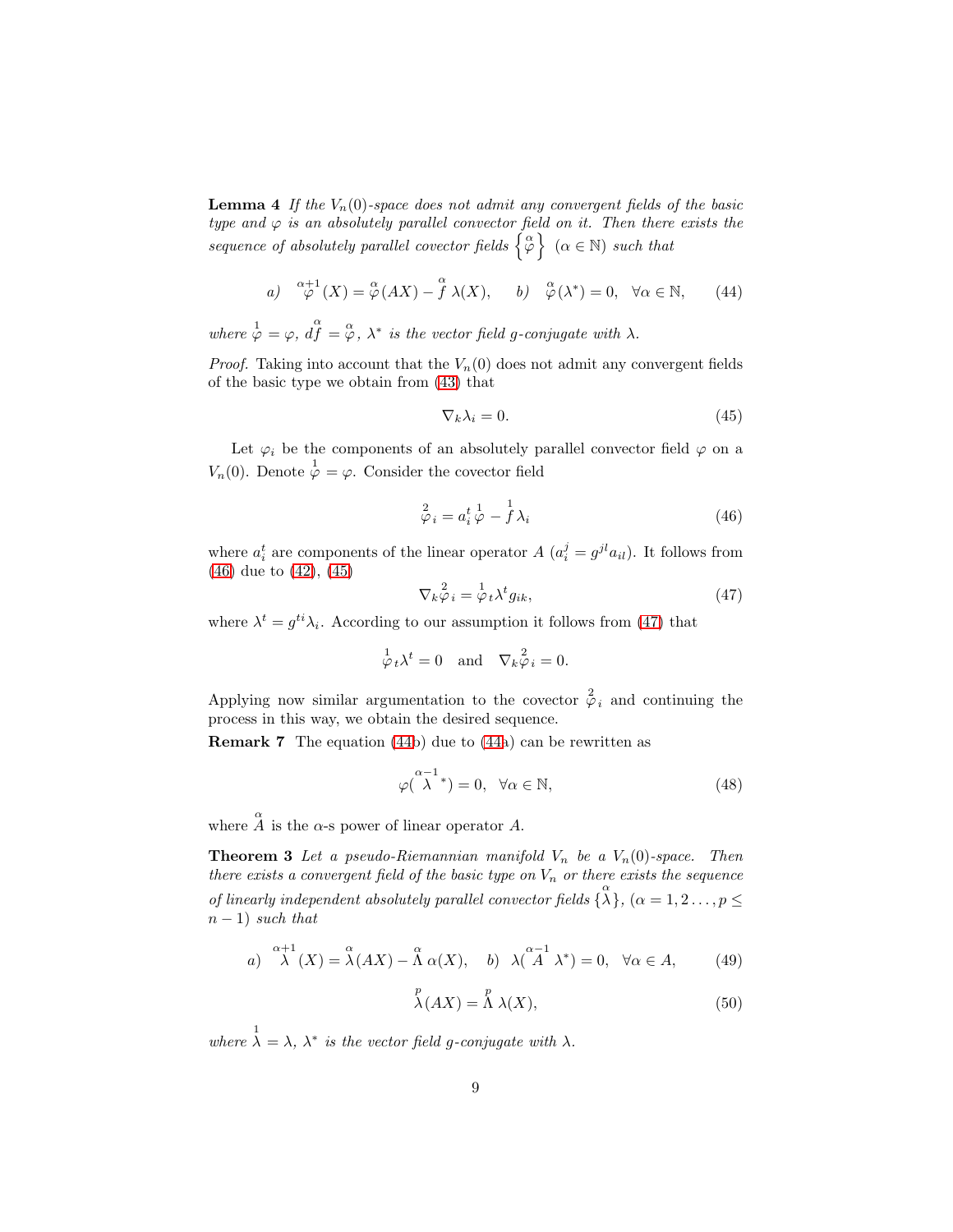*Proof.* 1) It follows from [\(43\)](#page-7-2) that if  $\mu \neq 0$  then  $\lambda$  is a convergent field of the basic type on  $V_n(0)$ .

2) Let  $\mu = 0$  then  $\nabla \lambda = 0$ . According to the Lemma [4](#page-7-4) and the Remark 7 we can construct the sequence of absolutely parallel convector fields  $\{ \overset{\alpha}{\lambda} \}$   $(\alpha \in \mathbb{N})$ such that

a) 
$$
\mathop{\lambda}\limits^{\alpha+1}(X) = \mathop{\lambda}\limits^{\alpha}(AX) - \mathop{\lambda}\limits^{\alpha}\lambda(X), \quad b) \lambda(\mathop{\lambda}\limits^{\alpha-1}\lambda^*) = 0, \ \forall \alpha \in \mathbb{N}.
$$

This sequence contains no more than  $p \leq n-1$ ) linearly independent covectors. Otherwise,  $V_n(0)$  will be locally flat and so it will admit a convergent field of the basic type. Thus,

$$
\bigwedge^{p+1} = \sum_{\alpha=1}^p C_{\alpha} \bigwedge^{\alpha},
$$

where  $C_{\alpha}$  are constants and  $\lambda, \ldots, \lambda$  are linearly independent. Changing  $\stackrel{\alpha}{\Lambda}$ (defined to a constant) we can make  $\lambda^{p+1} = 0$ . So we get [\(50\)](#page-8-4).

**Corollary 2** If the  $V_n(0)$ -space does not admit any converging fields of the basic *type and*  $\varphi$  *is an absolutely parallel convector field on it. Then* 

<span id="page-9-1"></span>
$$
\mathop{\lambda}\limits^{\alpha-1}(\varphi^*)=0, \quad \forall \alpha \in \mathbb{N}
$$
\n(51)

where  $\varphi^*$  is the vector field g-conjugate with  $\varphi$ .

*Proof.* We get from [\(48\)](#page-8-5)

<span id="page-9-3"></span>
$$
\left(\overset{\alpha-1}{A}\lambda^*\right)=\overset{\alpha-1}{A}\lambda(\varphi^*)=\overset{\alpha-1}{\lambda}(\varphi^*)=0.
$$

The following statement holds.

**Theorem 4** Let pseudo-Riemannian manifold  $V_n$  admits a geodesic mapping *onto pseudo-Riemannian manifold*  $\bar{V}_n$  *if there exists a concircular field of the basic type on*  $\bar{V}_n$  *then there exists a concircular field of the basic type on*  $V_n$ *.* 

*Proof.* Let  $\bar{\varphi}$  be a concircular field of the basic type on  $\bar{V}_n$  ( $\bar{\varrho} \neq 0$ ) then there exists a concircular field  $\varphi$  on  $V_n$ . Let us suppose the contrary that  $V_n$  does not admit concircular fields of the basic type. It means that  $\varrho = 0$ . So  $\varphi$  is an absolutely parallel convector field and, therefore,  $V_n$  is a  $V_n(0)$ -space [\[30\]](#page-11-9). So according to Theorem [3](#page-8-6) there exists  $V_n$  on the sequence of linearly independent absolutely parallel convector fields  $\{ \lambda \}$   $(\alpha = 1, 2, \ldots, p \leq n - 1)$  satisfying [\(49\)](#page-8-7), [\(50\)](#page-8-4). The equation [\(50\)](#page-8-4) in the coordinate form can be written as

<span id="page-9-0"></span>
$$
a_i^{\ t} \lambda_t = \Lambda \lambda_i. \tag{52}
$$

Contracting [\(52\)](#page-9-0) with  $\bar{a}_j^i$  (the inverse operator to  $a_j^i$ ) by i and taking into account that  $\lambda_i = -a_i^t \psi_t$  we get

<span id="page-9-2"></span>
$$
\stackrel{p}{\lambda}_j = -\stackrel{p}{\Lambda}\psi_j. \tag{53}
$$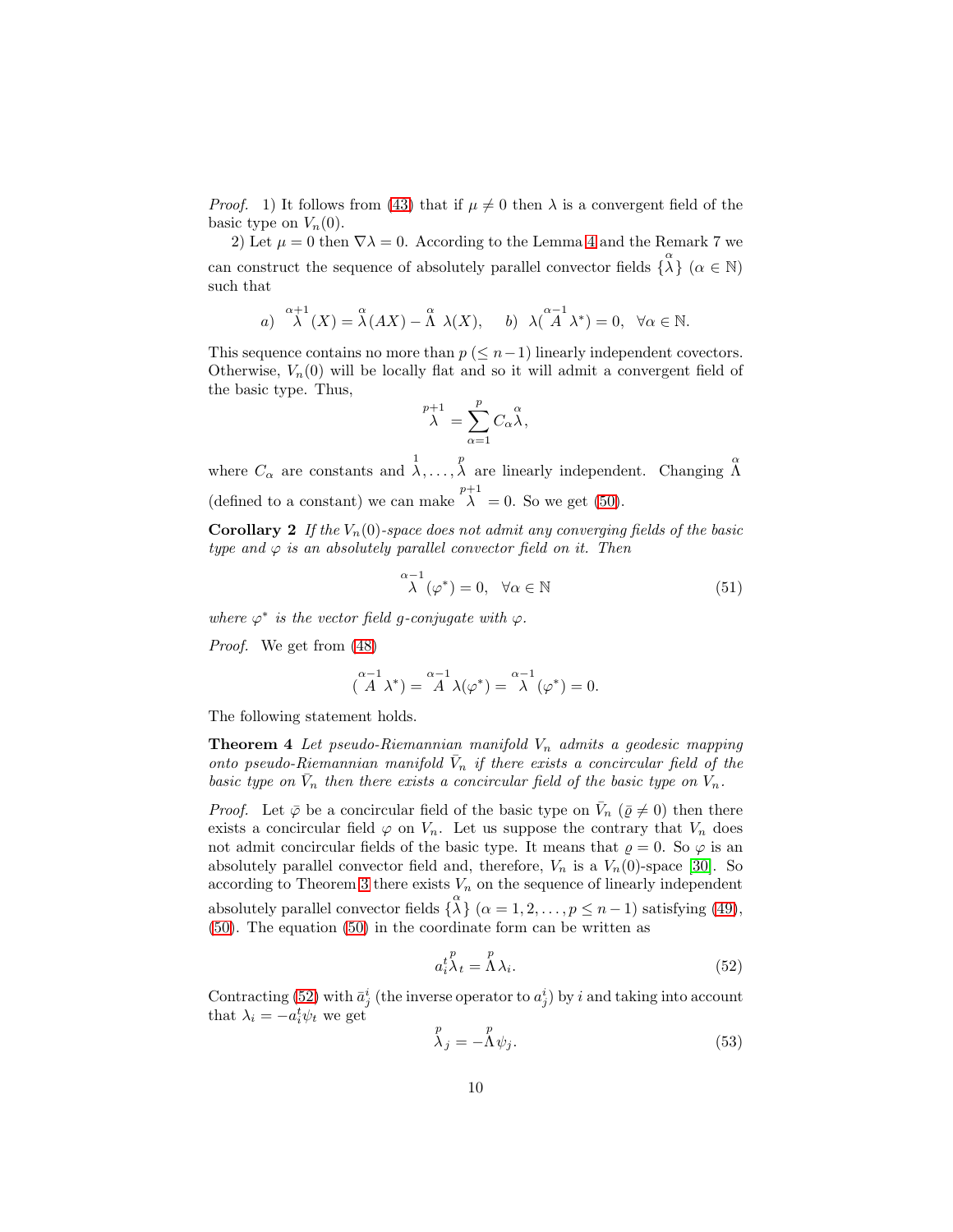The condition [\(51\)](#page-9-1) means that  $\varphi^{t}_{\lambda t} = 0$ . Hence, due to  $\Lambda \neq 0$  it follows from [\(53\)](#page-9-2) that  $\varphi^t \psi_t = 0$ . From another hand since  $\bar{\varrho} \neq 0$  and  $\varrho = 0$  the equation [\(10\)](#page-2-3) gives us  $\varphi^t \psi_t \neq 0$ . This contradiction proves the theorem.

Remark 8 The Theorem [4](#page-9-3) shows that pseudo-Riemannian manifolds admitting a concircular field of the basic type (i.e. equidistant spaces of the basic type) form the class of manifolds closed with respect to the geodesic mappings. The same properties have spaces of constant curvature [\[24,](#page-11-2) [33\]](#page-11-3), Einstein spaces [\[17,](#page-10-12) 24, and  $V_n(K)$ -spaces [[24\]](#page-11-2).

**Corollary 3** Let an equidistant space of the exeptional type  $V_n$  admits a geodesic *mapping onto a pseudo-Riemannian manifold*  $\bar{V}_n$  then  $\bar{V}_n$  is a equidistant space *of the exeptional type.*

### References

- <span id="page-10-0"></span>[1] A.V. Aminova, Projectively equivalent Riemannian connection, Russian Math. (Iz. VUZ) 36 (1992), no. 6, 19–30.
- <span id="page-10-8"></span> $\_\_\_\$ , Projective transformations of pseudo-Riemannian manifolds, J. Math. Sci. (New-York) 113 (2003), 367–470.
- <span id="page-10-1"></span>[3] A.V. Aminova and S.A. Zorin, Geodesic structure of 4-dimensional Shirokov spaces, Russian Math. (Iz. VUZ) 40 (1996), no. 7, 1–15.
- <span id="page-10-6"></span>[4] H.W. Brinkmann, Einstein spaces which mapped conformally on each other, Math. Ann. 94 (1925), 119–145.
- <span id="page-10-2"></span>[5] L.P. Eisenhart, Riemannian geometry, Princeton Univ. Press, 1949.
- <span id="page-10-3"></span>[6] S. Formella and J. Mikeš, Geodesic mappings of Einstein spaces, Szczecinske Rocz. Naukove, Ann. Sci. Stetinenses 9 (1994), 31–40.
- <span id="page-10-7"></span>[7] A. Fialkow, Conformals geodesics, Szczecinske Rocz. Naukove, Ann. Sci. Stetinenses 45 (1939), 443–473.
- <span id="page-10-4"></span>[8] G. Hall, Projective structure in space-times, AMS/IP Stud. Adv. Math. 49 (2011), 71–79.
- [9] I. Hinterleitner and J. Mikeš, Fundamental equations of geodesic mappings and their generalizations, J. Math. Sci. (New-York) 174 (2011), no. 5, 537–554.
- [10]  $\_\_\_\_\$  Projective equivalence and spaces with equiaffine connection, J. Math. Sci. (New-York) 177 (2011), no. 4, 546-550.
- <span id="page-10-11"></span>[11] V.A. Kiosak, V.S. Matveev, J. Mikeš, and I.G. Shandra, On the degree of geodesic mobility for Riemannian metrics, Math. Notes 87 (2010), no. 3–4, 586–587.
- [12] G.I. Kruchkovich and A.S. Solodovnikov, Constant symmetric tensors in Riemannian spaces, Izv. Vyssh. Uchebn. Zaved., Matem. 3 (1959), 147–158.
- [13] T. Levi-Civita, Sulle transformationi dello equazioni dinamiche, Ann. Mat. Milano 24 (1896), no. 2, 255–300.
- <span id="page-10-5"></span>[14] J. Mikeš, Geodesic and holomorphically projective mappings of special Riemannian space, Ph.D. Thesis, Odessa Univ., 1979.
- <span id="page-10-9"></span>[15] , On Sasaki spaces and equidistant Kähler spaces, Sov. Math., Dokl. 34 (2010), 428–431.
- <span id="page-10-10"></span>[16] , On geodesic mappings of 2-Ricci symmetric Riemannian spaces, Math. Notes 28 (1980), 622–624.
- <span id="page-10-12"></span>[17] , Geodesic mappings of Einstein spaces, Math. Notes 28 (1980), 428-431.